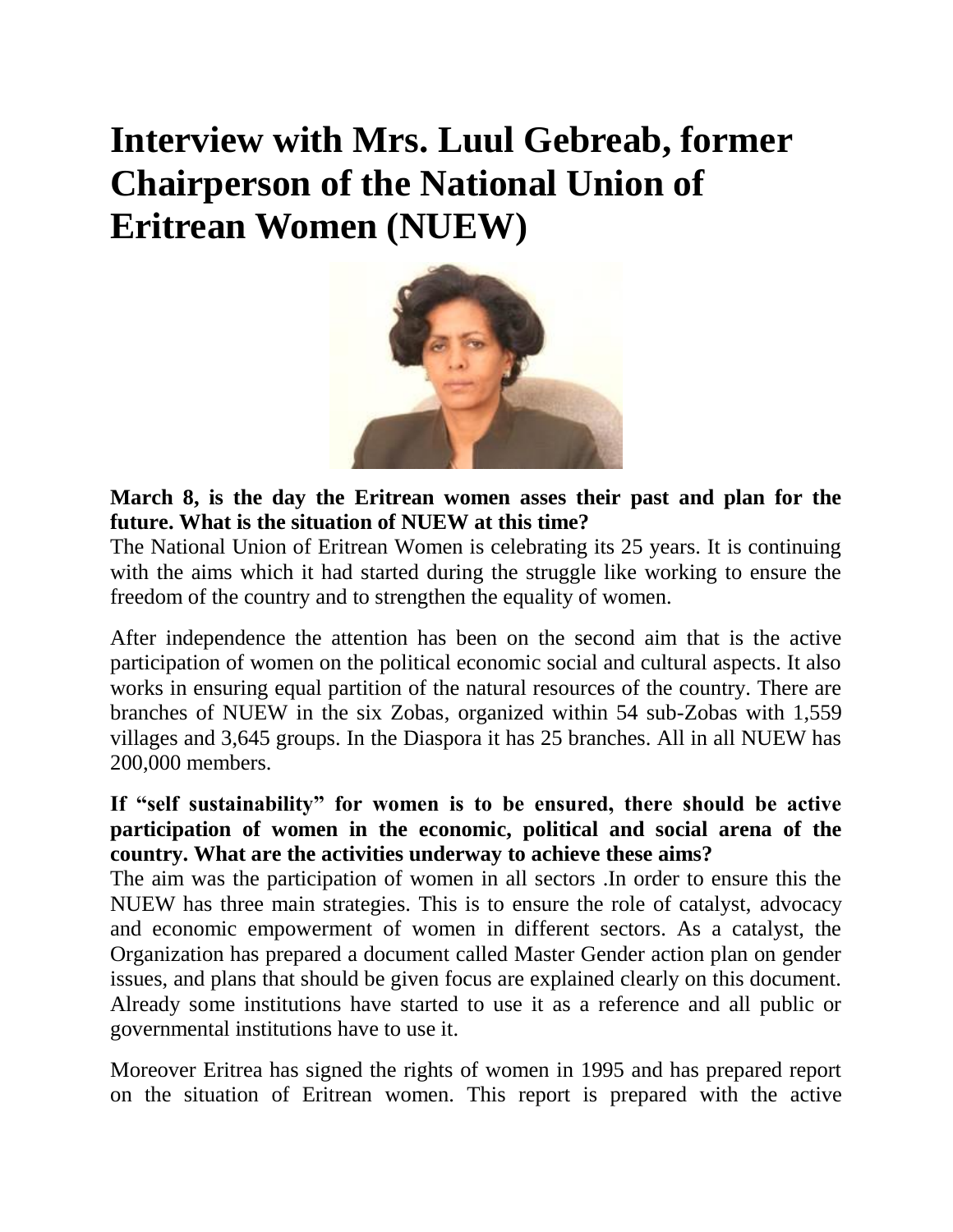participation of women in collecting information and feedback. The result is encouraging. The other work of NUEW as a catalyst in the reduction of poverty to see to it that the government's policies related to gender issues are on the right track.

The other backbone of our work is the role of advocacy. Our focus last year was on women's health situation. Over 300 women's association were trained on health issues. A trained woman has been giving lectures, collecting information and conducting studies on the shortcomings of birth attendants by going in different Zobas of the country. And the other focus is to strength women's participation in education. Women participation in education especially in the rural areas leaves much to be desired.

In the year 2002 a network of women was established in two Zobas. The result was satisfactory and the plan is to establish network of parents, women students and teachers in all Zobas .We shall see the overall result in the future.

# **It is known that the NUEW contributed to strong participation of women during the revolution. Analysts say that the Eritrean revolution would not have succeeded without the participation of women. Some people say that the role of NUEW at this time is not as it used to be. What do you have to say to this?**

What is the measurement? The achievements and changes in social services are not quantifiable. It is not something that you can count. For example we can see women who participate in congress who come from different ethnic groups, age, and level of education raising questions, and participating in political, economic and social debates. These achievements are not the result of the activities conducted after independence but also the effects of the revolution. The rights of women can't be achieved by the role played by NUEW alone. It can only be achieved if every public and private sector works believing in the rights of women. For example we can ask if the policies outlined after independence are for or against women's rights? The national constitution, the land proclamation, civil and penal code have all put women's rights into consideration.

Female participation in education is increasing especially at the elementary level even though it differs from Zoba to Zoba. What are the actions taken to encourage women to pursue their education? The question of the rights of women is a social question. Without considering gender issues poverty will always be a threat. The question of gender is a question of health, social life, and economy. The role of NUEW is to identify if there are gaps, to see if the law is working, to supervise the work to be accomplished and to see to it that women make good use of laws and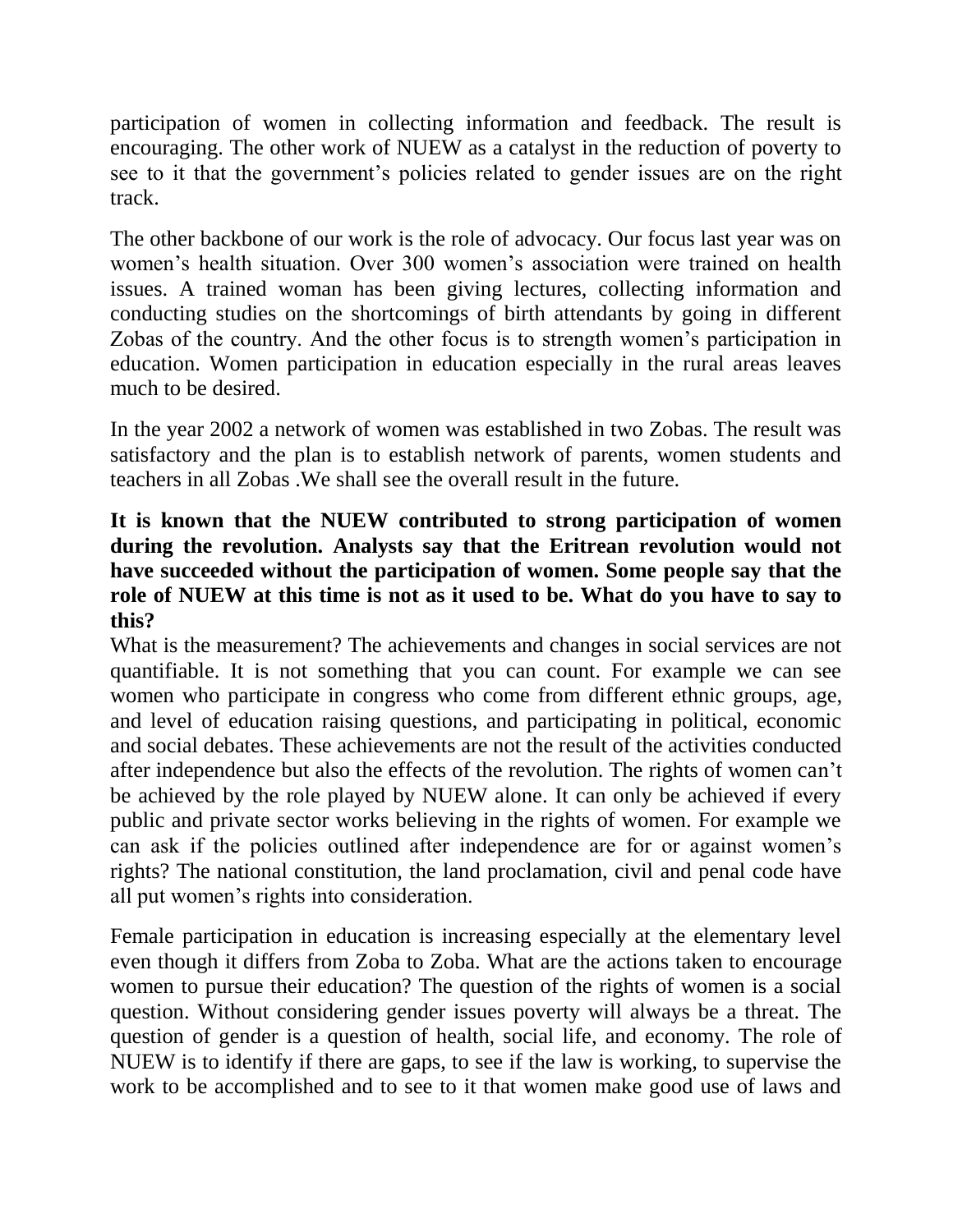policies. In general, Eritrean women are showing significant progress. But we can't expect a dramatic change overnight.

### **This means that you are satisfied?**

If you are satisfied you don't work you just sit with your arms folded. But gender equality is a long process. Our aim is to create an environment were women can participate in leadership, health, education etc. We don't have to see those on the top only. We have to look at those in the bottom also. For example we can take the village administrative election of 2002. Women were elected from 20% as executive directors up to 50% as administrators. But in some places it was very low. So, have we become equal? Still 80% of the administrative job is dominated by men. But the results are encouraging. The participation of women is 45% in elementary, 20% in high school and 10% at university. Social changes are not some thing that you can achieve within one or ten years, it is a process that can be affected by many factors including nutrition, health and others. So I can say we have minimized the problem but we can't say that we have solved it completely.

# **Some women say that the NUEW does not care much about them during their national services. How much is this true?**

The participation of women in national service is their national obligation. With the military situation we were not able to give much attention to their everyday problems. But last year the organization was able to talk to women in different fronts about their situation and their future plans and it has tried to identify their problems. But nobody mentions the fact that many of them have got vocational training and a lot have become teachers.

# **Most members of this organization are elderly women, and this may have an influence on the activities of this organization. But if this organization is to get stronger, the new generation especially the educated youth should become members. How is the effort to make the youth and the professional women members of this organization progressing?**

Since 1999 the organization has put in its plan a strategy to focus on women students. It has established branches of NUEW in all high schools. In order to encourage enterprising women, it has been giving small incentives yearly. In addition, the organization has been giving lectures to these students on their spare time. The activity is different from Zoba to Zoba. For example in the past year Zoba Anseba, Zoba Debub and Northern Red Sea where active participants in the organization. As a result in the recent election of NUEW parliament about seven seats was reserved for the women who were organized in the above manner. Even though this has started earlier, since 1999 the organization has been working actively to involve the youth.